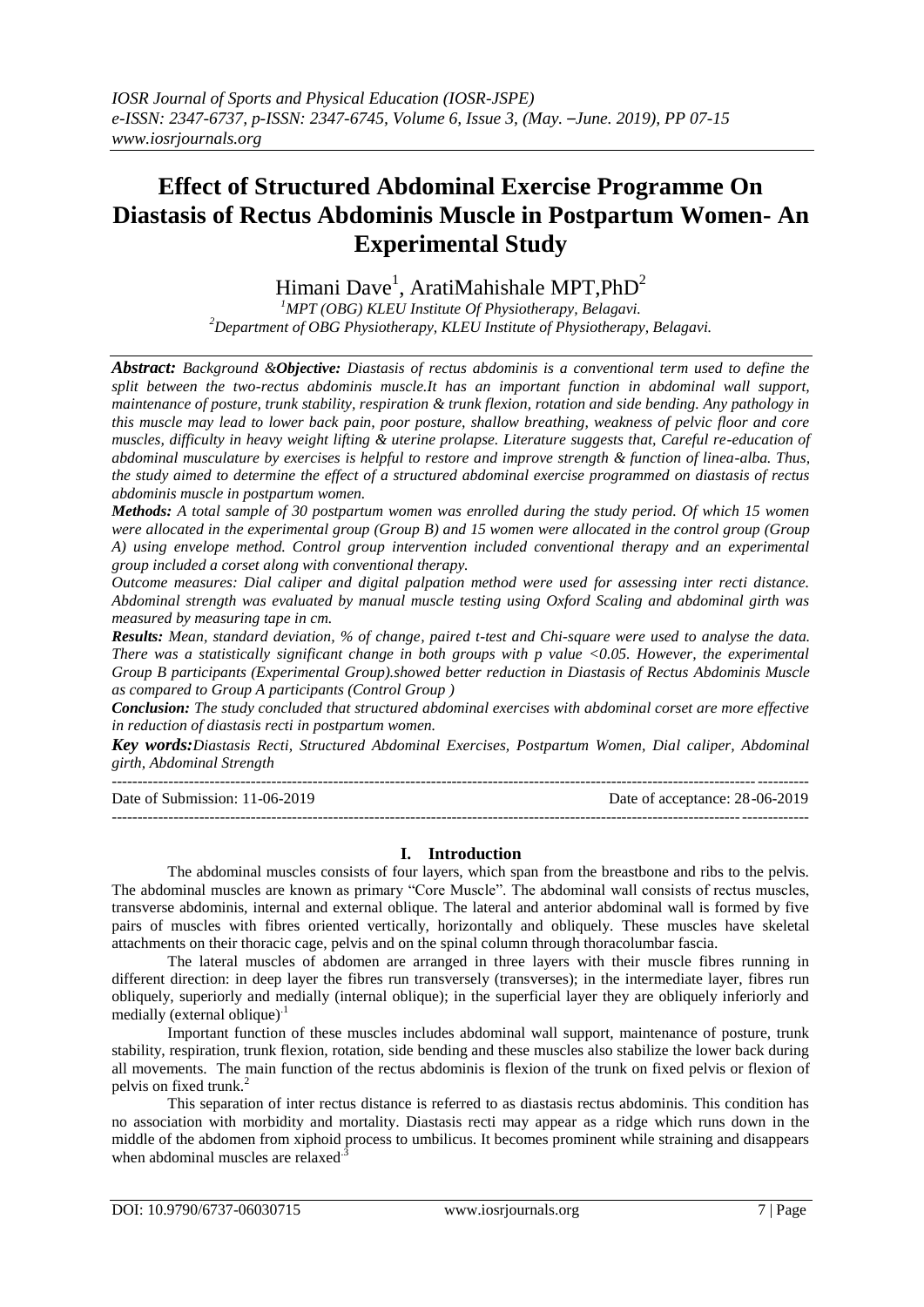# *Effect of Structured Abdominal Exercise Programme On Diastasis of Rectus Abdominis Muscle in ..*

Diastasis of rectus abdominis is a conventional term used to define the split between the two-rectus abdominis muscle. As the two recti muscles are attached to the middle line by the lineaalba, widening actually occurs as a result of stretching & thinning in linea alba. Therefore, it should be considered as a inter recti distance rather than a separation. Divertation of the muscle is most commonly visible during strong recruitment of anterior abdominal pressure. Activities like coughing, sneezing, lifting heavy objects, sitting forward against gravity puts pressure on abdomen and during these activities,divertation is seen easily. A domed protrusion of abdominal wall is seen which is described as "Doming". Separation can occur anytime in the pregnancy but most commonly occurs in the third trimester.4

Diastasis recti occurs commonly in pregnancy, the incidence rate is more than 67%, in multipara compared to primipara. Diastasis recti starts initially in second trimester and its incidence peaked in third trimester. It remained high in the women with immediate postpartum and decline but did not disappear in later postpartum women.<sup>5</sup>

During pregnancy, female body undergoes many hormonal and anatomical changes that affect musculoskeletal system to maximum extent. These changes cause various musculoskeletal complaints predisposing to injury or they cause alteration pre exacting alignments. Abdominal muscles suffers commonly during pregnancy due to over stretching of muscle fibres around the growing uterus. As a foetus grows, the rectus abdominis elongates and abdominal wall expands. The lineaalba softens and two recti muscle separates, most of the separation occurs at the level of umbilicus because of this reason the abdomen is usually felt flabby and very weak immediately after delivery. Furthermore, as the pregnancy progresses and abdominal muscle stretches, the force vector decreases in strength of abdominal muscle. During pregnancy amount of relaxin and oestrogen hormones increases which is another cause that leads to softening of linea alba.<sup>6</sup>

Number of factors can contribute to the divertation of rectus abdominis muscle like close pregnancies, carrying a large baby or twin pregnancy, successive pregnancies without adequate recovery of abdominal tone, and obesity. Other causes include poor breathing techniques, constipation which leads to increase intraabdominal pressure.<sup>7</sup>

Before beginning of an exercise program after pregnancy, the integrity of abdominal wall should be assessed. Often the rectus abdominis separates vertically along with the lineaalba. Diastasis of rectus abdominis classified as present or absent according to Nobel's criteria: Any separation above, below or at the level of umbilicus of two-finger width or less is considered as normal, greater than two finger width is considered as diastasis of rectus abdominis muscle. This criterion is based on normal anatomical arrangement of rectus  $muscle.<sup>8-9</sup>$ 

However, the studies included only one exercise with a reliable measuring tool or other has used abdominal exercise for 2 weeks without a measuring tool. The present study aimed to find the effect of a structured exercise programme including core and abdominal exercise for 4 weeks duration in postpartum women, with a reliable measurement tool to assess the outcome measure.

# **II. Methodology**

- Source of data: The data was collected from Tertiary Care Centre, Belagavi, Karnataka.
- Study design: An Experimental study
- Study type: A Randomized controlled trial
- Target population: Postpartum women (After 1-3 year of delivery) working in KLE hospital  $\&$  its constituent Units
- Duration of study: Study duration was from March 2016 to February 2017. (12 months)
- Sampling design  $&$  technique: Non-probability sampling/ Convenience sampling

**Inclusion criteria:**1) Postpartum females after pregnancy a period of 1-3 year, 2) Age: 25-40years, 3) Primiparous and multiparous pregnancy, 4) Diastasis of rectus abdominis muscle with mild (two fingers), moderate (two - three fingers) and severe (more than three fingers) condition at the level of umbilicus.

**Exclusion criteria:**1) Surgical correction of diastasis recti, 2) Cardio-respiratory conditions,3) Medically unfit for exercise, 4)Abdominal Hernia,5)Musculoskeletal complications (Disc Prolapse, Disc Bulge, etc.), 6) Any Spinal Surgeries 7) Subjects who exercise regularly

**Procedure**Approval for the study was obtained from Institutional Ethical Committee. Subjects were recruited based on the inclusion and exclusion criteria. A written informed consent were obtained from the study subject. A total sample of 30 post-partum women were enrolled during the study period and random allocation was done. Of which 15 subjects were in with GroupA(Control Group) and 15 subjects were in Group B (Experimental Group). The demographic data was collected which included age, gravida, parity. All subjects were tested for diastasis of rectus abdominis muscle with the help of using dial caliper and digital palpatory method. After testing for diastasis recti a group of abdominal exercises were given to all subjects. Pre-post intervention outcome measures were recorded at every week.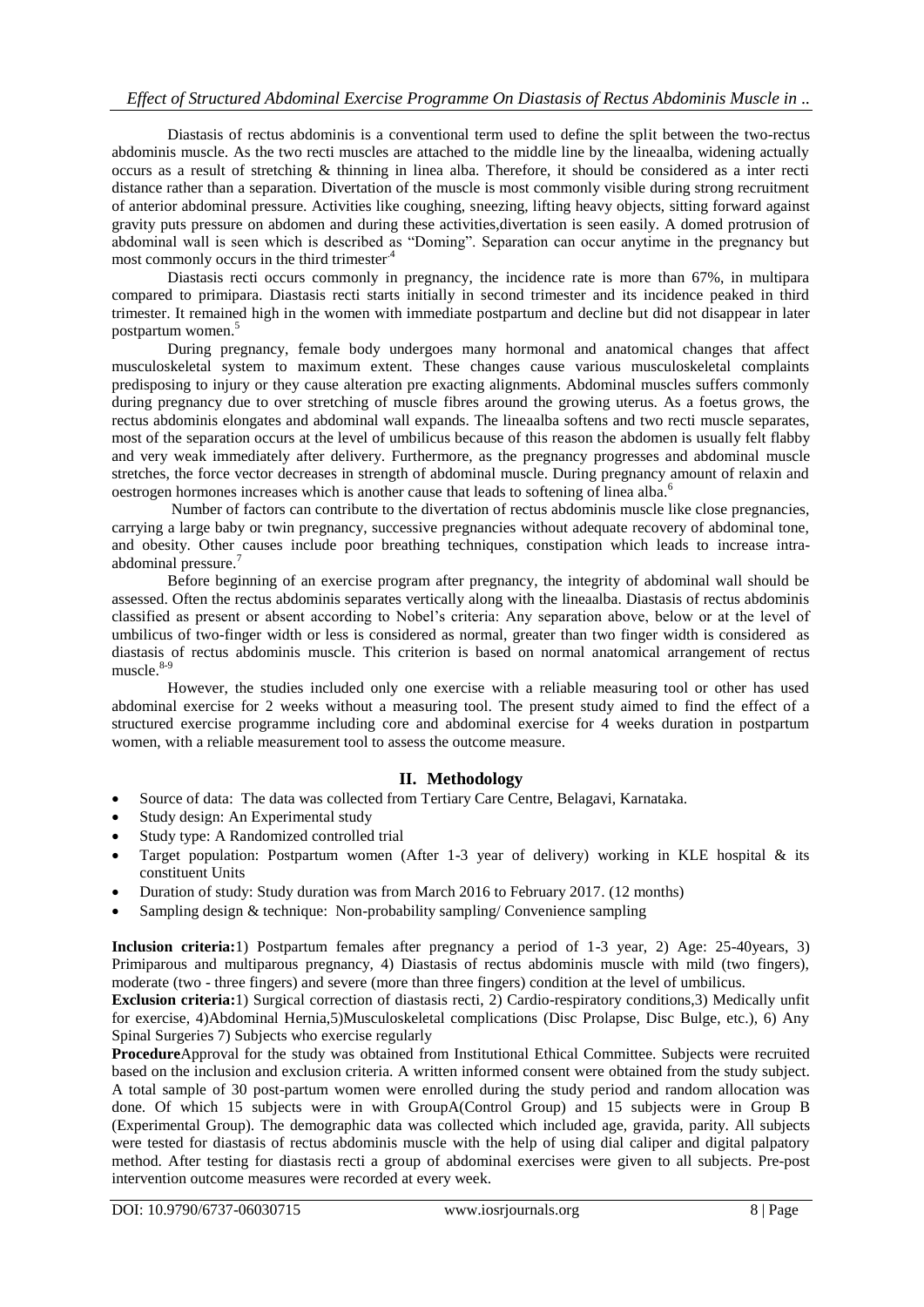GROUP A: EXERCISE GROUP B: EXERCISE+ CORSET

**Intervention:**1) Static abdominal exercise:

Subject was in supine lying position and ask her to draw her abdomen inward and hold it for 10secs.

2) Head lifting in crook lying:

Subject was in crook lying position with her arm crossed over the diastasis for support and slowly lift the head and hold it for 10secs.

3) Bridging:

Subject was in crook lying position and ask her to raise hips off the floor so that a body forms a straight line from shoulder to knee and hold it for 10secs.

4) Straight leg rising with posterior pelvic tilt:

Subject was in supine lying position with bent her one knee and another leg should raise straight followed by posterior pelvic tilt and hold it for 10secs.

5) Superman exercise in quadruped:

Subject was in quadruped position in which she has to lift her opposite leg and opposite hand and hold it for 10secs.

Therapy Dosage: According to American College of Sports medicine all this exercises should be done by 4- 5 session per week with repetition of 2-3sets of 8-12 repetations.<sup>10</sup>

• Frequency: 4-5sets of 8-12repetations

• Intensity: Mild to Moderate

• Duration: 4-5 session/weeks

# **Outcome measure:**

1) Inter recti distance:

A) By using digital palpatory method:

Subject assumed a supine crook-lying position on an examination table. The subjects were asked to lift her head and shoulders off the table with arms extended, reaching toward the knees until the spine of the scapula clear the couch. In this position, the examiner measured for diastasis recti abdominis by placing fingers horizontally across the linea-alba determining how many fingers fit into the space between the borders of the two rectus abdominis muscles. Two types of measurements were taken for each subject: resting (rectus abdominis at rest) and active (rectus abdominis contracted during a curl-up).Measurements were taken from 2.5 cm above, 2.5cm below, and at the umbilicus.

B) By using dial caliper method:

Dial caliper of 0-150mm was used to measure Inter Recti Distance. A standardized measuring procedure using dial caliper was followed. The medial edge of the recti muscle borders were palpated and place the dial caliper perpendicular to the recti borders. Measurements were taken with the dial facing away from the investigator. Readings were taken and recorded. Measurement were done during each testing session. Two types of measurements were taken for each subject: resting (rectus abdominis at rest) and active (rectus abdominis contracted during a curl-up).Subjects were positioned in crook lying on a floor mat with a pillow under their head and their knees flexed to 90 degrees. The measurements were taken at three levels in the following order: at the superior border of the umbilicus; 2.5cm above the umbilicus; and 2.5cm below the umbilicus.

# 2) Abdominal Strength:

# Position:

Subject was in supine position ask subject to lift her head, shoulders, and arms off the table and subject was asked to hold position for 10-15 seconds.

• Grading:

Grade 5(Normal): Subject completes range of motion until inferior angle of scapula clear the mat with hands clasped behind head.

Grade 4(Good): Subject completes range of motion and raises the trunk until scapula clear the mat resistance of arm will be reduced in the cross-chest position.

Grade 3(Fair): Subject completes range of motion and flexes trunk until inferior angles of Scapula off the mat.

Grade 2(Poor): Subject will able to raise head only.

Grade 1(Trace): Subject will need assistance to lean forward.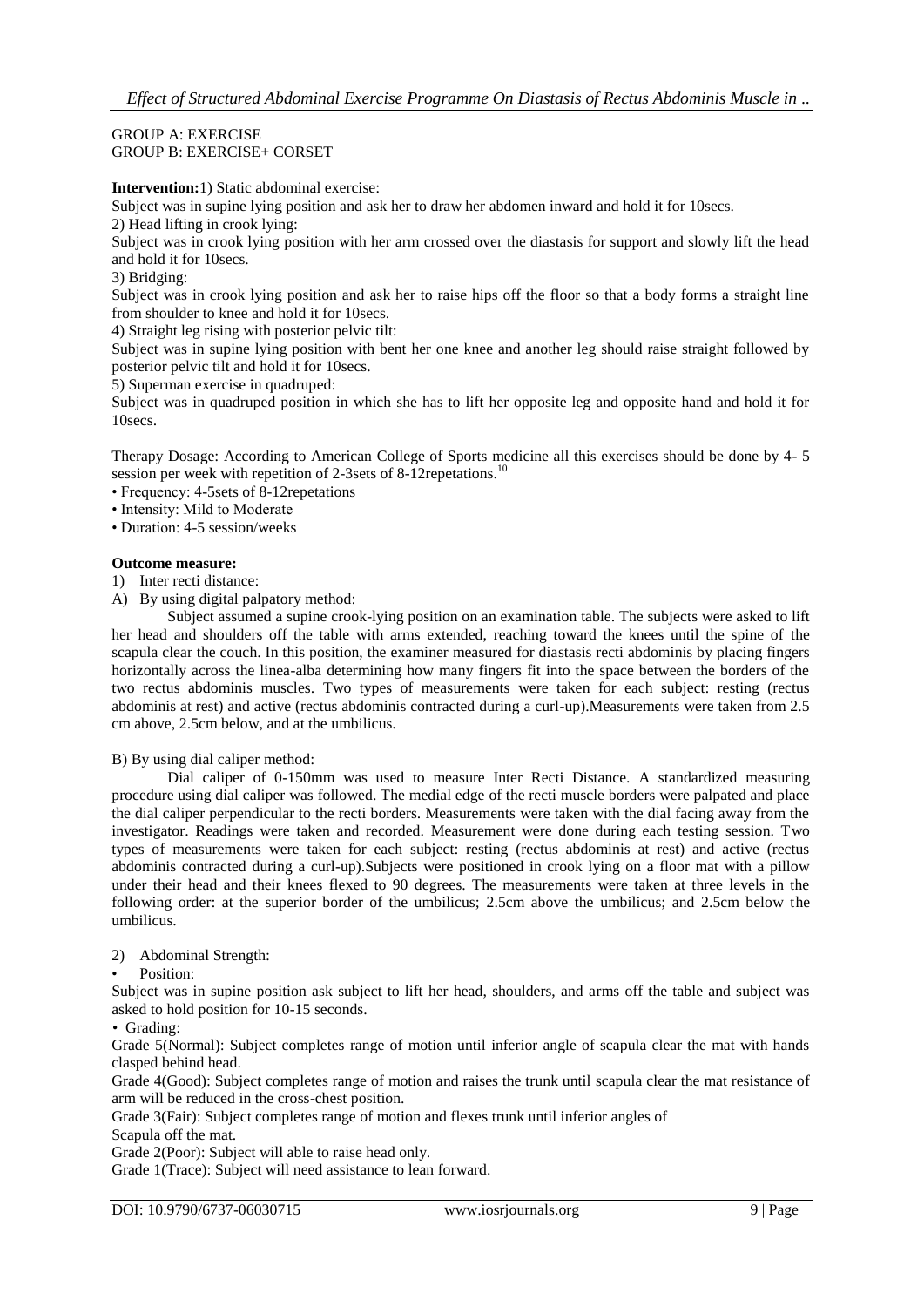Grade  $0$ (Zero): Only abdominal contraction will be felt.<sup>11</sup>

3) Abdominal girth:

Subjects were in crock lying position measuring tape was passed under the lower back and abdominal girth was measured at the level of umbilicus in cm.

**Statistical analysis:**Statistical analysis for the present study was done manually as well as using statistical package of social sciences (SPSS) version 20 so as to verify the results obtained .For this purpose data was entered into the Microsoft Excel Sheet, tabulated and subjected to statistical analysis. Mean, standard deviation and test of significance that is paired t-test were used. Nominal data from patient's demographic data i.e. age, sex, BMI, height, weight distribution were analysed. Chi-square test was used for type of parity and gravida and type of delivery. Comparison of the pre intervention and post intervention outcome measures such as inter-recti distance, abdominal girth, and abdominal strength was done byusing Paired t-test.

# **III. Results**

#### **Demographic profile:**

The mean age of participants of group B was  $26.67 \pm 2.41$  and group A was  $30.73 \pm 2.59$ . The difference of mean age of females was not statically significant among two groups which suggests that all the study participants were equally distributed in terms of age.The mean Body Mass Index of participants of group B was 24.40  $\pm$  2.87. In group A it was 25.59  $\pm$  2.03. The difference in mean BMI of females was not statistically significant which means that all study participants were equally distributed in terms of Body Mass Index.(Table:1)

#### **Parity:**

The participants in this study were both primiparous as well as multiparous. The differences in chi-square values of females by type of parity in four groups werenot statistically significant. (Chi square=0.6792, p=0.7141) which suggests that all study participants were well distributed in terms of parity. (Table: 2)

#### **Gravida:**

The differences in chi-square values of females in both groups were not statistically significant. [Chi-square =  $0.09174$ ,  $P = 0.63$ ] which suggests that all study participants were equally distributed in terms of gravida. (Table: 3)

#### **Mode of delivery:**

Mode of delivery in group B 13.33 % (n=3) were with FTVD and 86.67% (n=13) were with LSCS. In group A 40% (n=6) were with FTVD and 60% (n=9) were with LSCS. Total number of females with FTVD were 8 (26.67%) and with LSCS were 22 (73.33%) in this study. (Table: 4)

#### **Year of delivery**:

The participants in this study were of more than 1 year of post-delivery. In group B after 1 year of delivery 4 subjects were there, after 2 years of delivery 8 subjects were there and after 3 years of delivery 3 subjects were there. In group A after1 year of delivery 5 subjects were there, after 2 years of delivery 7 patients were there and after 3 years 3 patients were there. (Table: 5)

#### **Outcome measurements:**

If we compare inter recti distance by digital n dial caliper before and after intervention both groups shows statistically significance(p<0.05). After 4 weeks of intervention there was increase in abdominal strength in both groups. Abdominal girth has a positive correlation with abdominal strength. So, in present study abdominal girth also shows significance in both groups ( $p<0.05$ ). (Table: 6, 7, 8)

# **IV. Discussion**

In present study effect of structured abdominal exercise programme on diastasis of rectus abdominis muscle in postpartum women was investigated. The control group participants were given conventional exercises and experimental group participants were given conventional exercises with corset for consecutive 4 weeks.Result of present study proved that abdominal strengthening programme is beneficial in recovery of diastasis recti. According to American Collage of Sport Medicine exercises were given for 4 weeks.

In this study the mean age of participants in group A was  $26.7 \pm 2.41$  and in group B was  $30.73 \pm 2.59$ . Rankin et al found a significant negative correlation between age and muscle thickness in the analysis of 123 subjects without a history of lumbopelvic pain, between 20 and 72 years of age. The present study is in consensus with study who Teyhen et al, found no age-related differences in the change in thickness of the TrA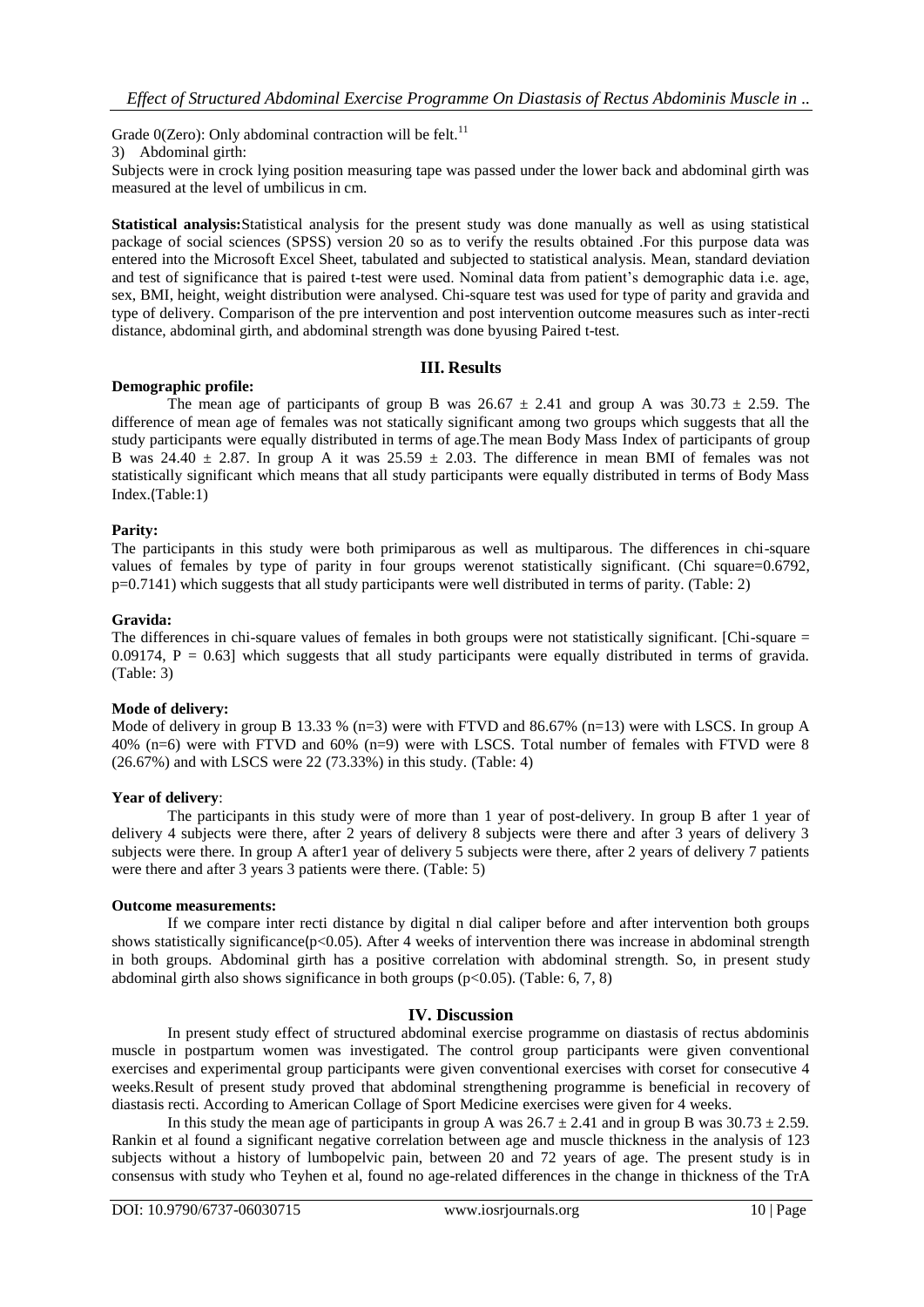and OI muscles measured with USI. Study also proved that there is no such correlation found between age and incidence of diastasis recti.<sup>13-14</sup>In this study the mean BMI of participants in group Bwas  $24.40 \pm 2.87$  and for group A it was  $25.59 \pm 2.03$ . BMI.

Gravida and parity also has a positive correlation with diastasis recti. In multigravida chances of diastasis recti was more and location wise also in multigravida location of diastasis is more common below the level of umbilicus while in primigravida more common in above the level of umbilicus. In multigravida depth and also chances of diastasis recti are more. In present study, number of multiparous was more compare to primiparous.

Diastasis recti also has a correlation with mode of delivery, compare to vaginal delivery there are more chances in c- section. After surgery of abdomen the strength of abdominal muscle reduces and leads to weakness of abdominal muscles these weakness leads to dome shape of abdomen and loosening of skin around abdominal area.<sup>14</sup>Because of this reason in present study participants were more with caesarean section compare to vaginal delivery.

A belt which can provides support to part of abdomen is called as an abdominal corset. Generally, corset classified as cosmetic corsets and medical or therapeutic corsets. A cosmetic corset is designed simply to enhance the appearance of the wearer. A medical corset, is designed to provide a therapeutic or corrective body support for persons afflicted with certain types of body weaknesses or other abnormalities in their body structure. Medical corset are usually uniquely constructed and arranged to provide optimum body support and accommodate application of the corset to a various body sizes and shapes.This corset offers mainly three unique and beneficial advantages. First, the corset is adjustable and uniquely constructed in such a way to accommodate application of the corset to various body shapes and sizes. Secondly, the corset is designed to provide support for the back and abdominal regions of the wearer's body. Third, the corset is extremely simple in construction, relatively simple to manufacture, and can be produced at least cost.This belts mainly provides abdominal and back support and provide static contraction of the abdominal muscles.<sup>15-22</sup>In present study experimental group shows better result mainly due to, corset provides continues state of static contraction in abdominal muscles and with this continues contraction exercises are more effective in diastasis recti.

In present study dial caliper and finger palpation methods were used to measure inter-recti distance. Aerospace dial caliper (Range: 0-150mm, Resolution: 0.02mm) was used as an outcome measure. Results of the present study found that dial caliper is more valid and reliable method compare to finger palpation method to measure diastasis recti. The measurements with dial caliper are more accurate and it also gives true value of the distance between two recti muscles. After intervention also the values provided by dial caliper gives true scenario of the intervention and it is also easy to compare pre-test and post-test values. A study done on thirty women who ranged from 1.5 to 22 weeks postpartum with the age between 26-36years, among which 17 were Primiparous and 13 were multiparous, Parity ranged from one to three births. In this study nylon dial caliper (0- 15Omm) was used and this study concluded that dial caliper can used by a single clinician to measured Rectus abdominis diastasis during the postpartum period with a high degree of reliability. Dial calipers have proven to be an uncomplicated, accurate and practical measuring instrument for use with DRA testing during the postpartum period<sup>.23</sup>

Weakness of abdominal muscles may leads to major complications including abnormal posture, lumbo-pelvic pain and cosmetic defects. The abdominal muscles have function synergy with the pelvic floor muscles, such that each muscle group enhances the effectiveness of the other during contraction. Because of the synergistic relationship between the pelvic floor and abdominal muscles, a decrease in abdominal muscle function associated with DRA could affect the performance of the pelvic floor musculature. Loss of the supportrelated function of the pelvic floor muscles implicated in the diagnoses of stress urinary incontinence (SUI), faecal incontinence (FI) and pelvic organ prolapse (POP). Thus, DRA plays an important role in the development, persistence and recurrence of conditions related to impairments of the pelvic floor region, in particular, impairments affecting the support-related function of the pelvic floor muscles. So, strengthening of abdominal muscles plays important role in women's health.<sup>24,,25</sup>

In present study, static abdominal exercise, head lifting in crock lying position, bridging, straight leg raisingwith posterior pelvic tilt and superman exercise in quadruped were given in intervention. These all structured exercises are beneficial in recover of diastasis recti. In experimental group the effect of exercises can be seen for inter recti distance from week 1, in week 3 it was reached at its maximum level and it stabilized by week 4 while in control group the effects of exercises are also seen from week 1 but changes were minimal it also reached at peak by week 3 and stabilized by week 4. So, study proved that for abdominal strengthening minimum 3 weeks of intervention is required. Present study also shows positive correlation between abdominal strength and abdominal girth. In results, it is found that if abdominal strength increases girth of the abdomen decreases. There is a positive correlation between abdominal strength and abdominal girth. In experimental group difference is seen mainly due to abdominal corset, so corset is required for better result in term of diastasis recti strengthening programme.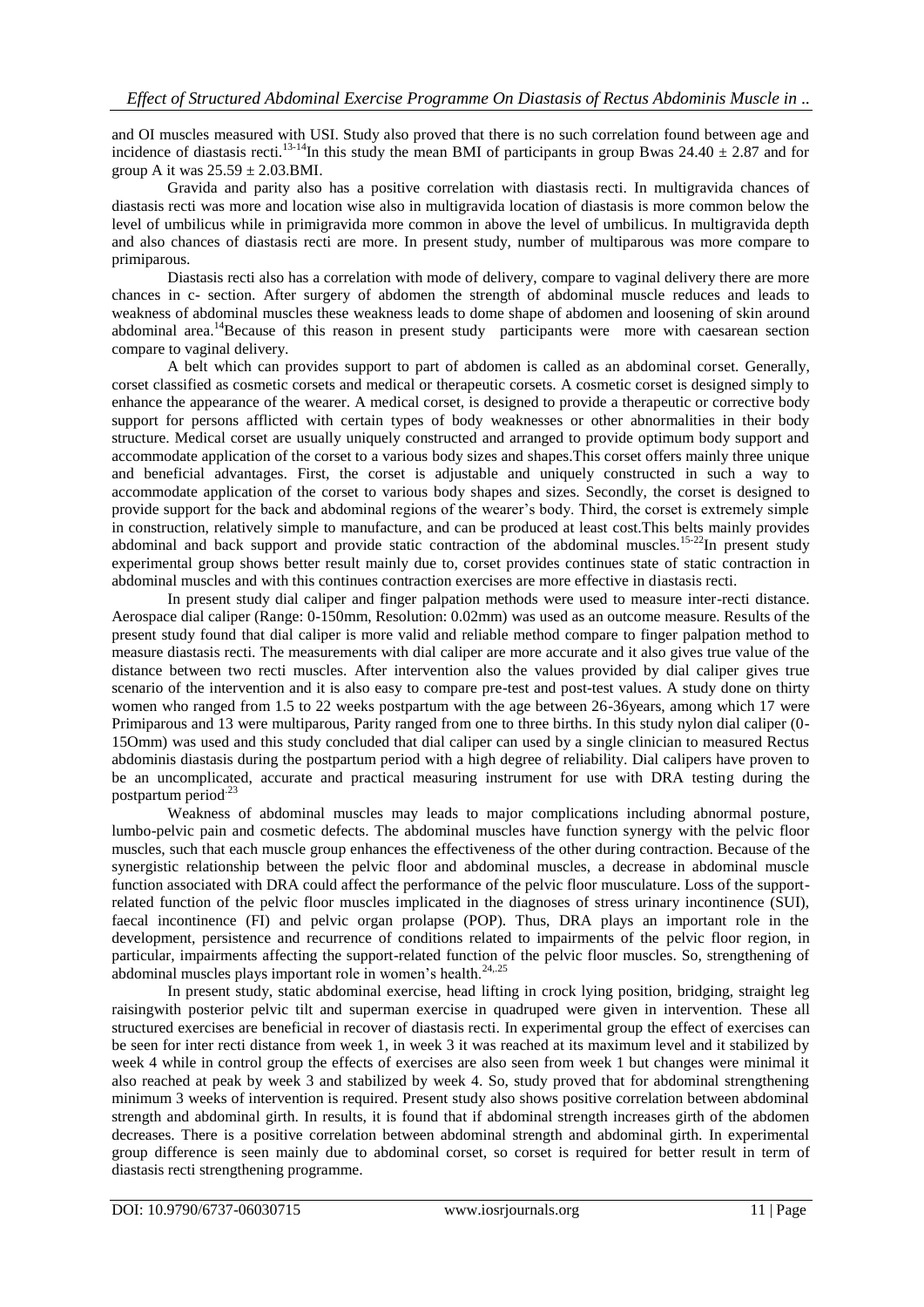Limitations of the study are 1) present study was single centric study 2) Progression of exercises were not given. Strength of the study is 1) Dial caliper was used which is reliable tool for assessment.

# **V. Conclusion**

The study concluded that structured abdominal exercises with abdominal corset are more effective in reduction of diastasis recti in postpartum women.

#### **References**

- [1]. I.A.Kapandji, The physiology of joints, vol.(3) Trunk and vertebral column, 2nd ed. Churchill Livingstone.1974 Oct 18
- [2]. El-Mekawy HS, Eldeeb AM, El-Lythy MA, El-Begawy AF. Effect of abdominal exercises versus abdominal supporting belt on post-partum abdominal efficiency and rectus separation. In Proceedings of World Academy of Science, Engineering and Technology 2013 Jan 1 (No. 73, p. 742). World Academy of Science, Engineering and Technology (WASET).
- [3]. Diastasisrecti.2017Availableform https://en.wikipedia.org/wiki/Diastasis\_recti#References
- [4]. Cochrane Consumers and Review Group. Data extraction template for Cochrane reviews; 2010. Availableathttp://cccrgcochrane.org/search/site/data extraction. Accessed July 3, 2012.
- [5]. Boissonnault JS, Blaschak MJ. Incidence of diastasis recti abdominis during the childbearing year. PhysTher. 1988 Jul 1;68(7):1082-6.
- [6]. Youssef AM, Sabbour AA, Kamel RM. Muscle Activity in Upper and Lower Portions of Rectus Abdominis During Abdominal Exercises in Postnatal Women Having Diastasis Recti. Bull. Fac. Ph. Th. Cairo Univ. 2003 Jan;8(1).
- [7]. Boissonnault JS and Kotarinos RK (1988): Diastasis recti. InWilder E (Ed.): Obstetric and Gynecologic PhysicalTherapy. New York: Churchill Livingstone, pp. 63-82.
- [8]. Barbosa, S., Moreira de Sá, R., Coca-Velarde, L. (2013). Diastasis of rectus abdominis in the immediate puerperium: correlation between imaging diagnosis and clinical examination. Archives of Gynecology and Obstetrics. 288(2), 299-303.
- [9]. Hsia M, Jones S. Natural resolution of rectus abdominis diastasis. Two single case studies. Australian Journal of Physiotherapy. 2000 Jan 1; 46(4):301-7.
- [10]. American College of Sports Medicine. Guidelines for graded exercise testing and exercise prescription. Lea &Febiger; 1980.
- Helen J. Hislop, Jacqueline Montogomery, Daniels and Worthingham's Muscle testing- techniques of manual examination, 7th ed., W.B Sauders, 2002.
- [12]. Bunce SM, Hough AD, Moore AP. Measurement of abdominal muscle thickness using M-mode ultrasound imaging during functional activities. Man Ther. 2004; 9:41-44.
- [13]. Teyhen DS, Gill NW, Whittaker JL, Henry SM, Hides JA, Hodges P. Rehabilitative ultrasound imaging of the abdominal muscles. Journal of orthopaedic& sports physical therapy. 2007 Aug; 37(8):450-66.
- [14]. Coldron Y, Stokes MJ, Newham DJ, Cook K. Postpartum characteristics of rectus abdominis on ultrasound imaging. Man Ther. 2007 Jan 4;
- [15]. Stubbs Frank S.Medical corset. U.S. Patent 3,570,480, issued March 16, 1971.
- [16]. Anderson HS, inventor. Maternity-corset. United States patent US 912,769. 1909 Feb 16.
- [17]. Merrillees E, inventor. Combined corset and abdominal belt. United States patent US 639,078. 1899 Dec 12.
- [18]. Nakao S, Ishii Y, Ishii K, inventors; Combi Co., Ltd., assignee. Medical corset. United States patent US D278, 657. 1985 Apr 30.
- [19]. Goodson CE, inventor. Abdominal splint and back support wrap. United States patent US 9,398,973. 2016 Jul 26.
- [20]. Jamme ME, inventor. Prescription-corset. United States patent US 1,088,993. 1914 Mar 3.<br>[21]. Coon Jennie M.Combined abdominal supporter and corset." U.S. Patent 1,530,303, issued
- [21]. Coon Jennie M.Combined abdominal supporter and corset." U.S. Patent 1,530,303, issued March 17, 1925.
- [22]. Yanowsky I, inventor. Corset. United States patent US 933,610. 1909 Sep 7.
- [23]. Boxer S, Jones S. Intra-rater reliability of rectus abdominis diastasis measurement using dial calipers. Australian Journal of Physiotherapy. 1997 Jan 1; 43(2):109-14.
- [24]. Spitznagle TM, Leong FC, Van Dillen LR. Prevalence of diastasis recti abdominis in aurogynecological patient population. International Urogynecology Journal. 2007 Mar 1; 18(3):321-8.
- [25]. Lewis B, Avery M, Jennings E, Sherwood N, Martinson B, Crain AL. The effect of exercise during pregnancy on maternal outcomes: Practical implications for practice. American Journal of Lifestyle Medicine. 2008 Sep;2(5):441-55.

#### **TABLES:**

#### **Table 1:**Distribution of mean Age and BMI in both groups (A, B)

| Variable     | Group   | Mean  | <b>SD</b> |
|--------------|---------|-------|-----------|
| Age in years | Group A | 29.67 | 2.41      |
|              | Group B | 32.73 | 4.35      |
| <b>BMI</b>   | Group A | 24.40 | 2.87      |
|              | Group B | 25.59 | 2.03      |

#### **Table 2:**Distribution of participants in both groups (A, B) by type of parity

| Factors                           | Group A | %     | Group B | %     | Total | %     |  |
|-----------------------------------|---------|-------|---------|-------|-------|-------|--|
| Parity                            |         | 40.00 |         | 33.33 |       | 36.67 |  |
| Parity?                           |         | 46.67 |         | 60.00 | 10.   | 53.33 |  |
| Parity?                           |         | 13.33 |         | 6.67  |       | 10.00 |  |
| Chi-square= $0.6742$ P = $0.7141$ |         |       |         |       |       |       |  |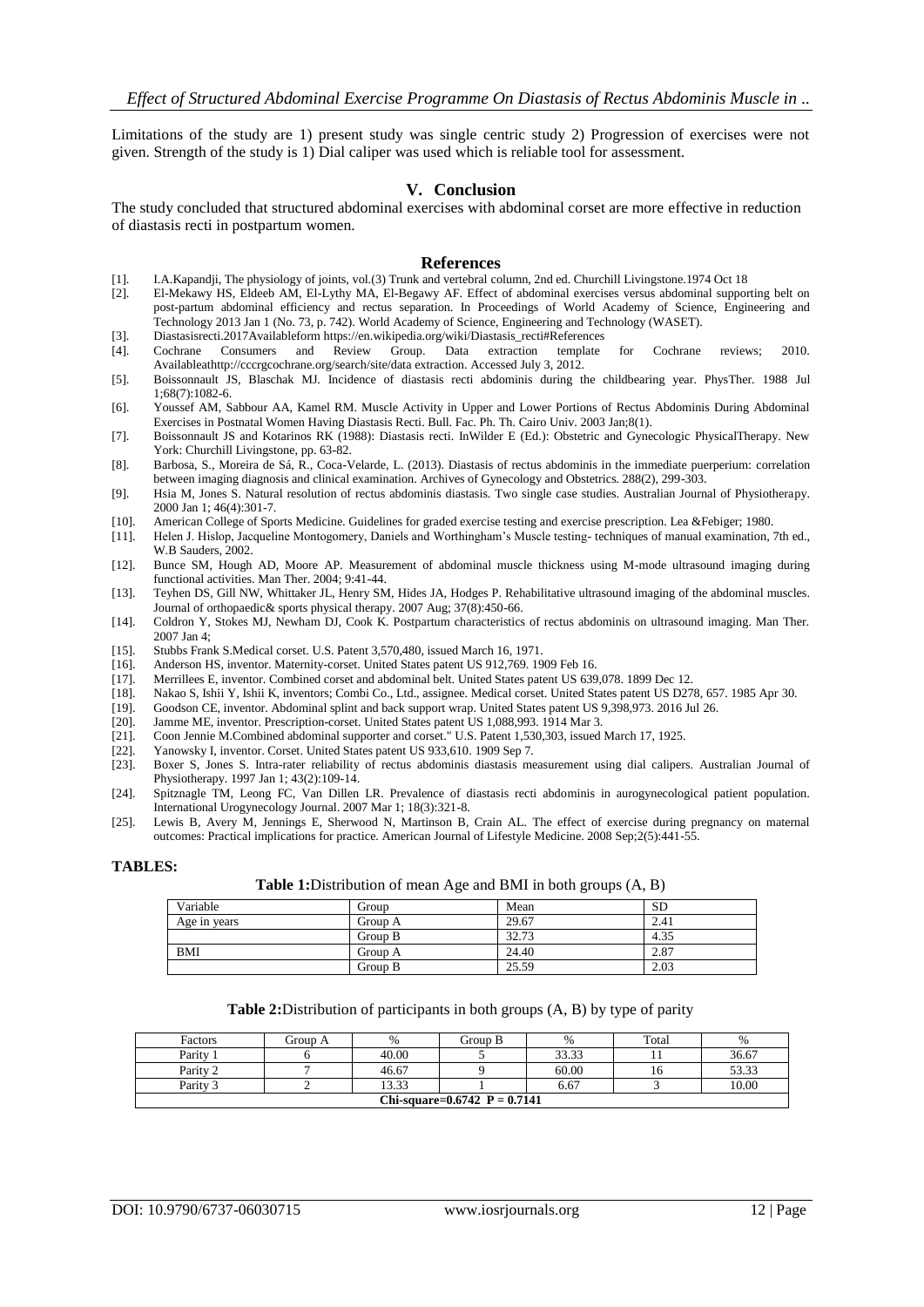| Years after delivery | Group A | Group B |
|----------------------|---------|---------|
| After 1 year         |         |         |
| After 2 years        |         |         |
| After 3 years        |         |         |

**Table 3:**Distribution of participants in both groups (A, B) by Postpartum year

**Table 4:** Comparison of experiment and control groups with respect to inter recti distance in Digital Method (fingers) at different time points by t test

| Time points       |      | Experiment group |      | Control group |           |
|-------------------|------|------------------|------|---------------|-----------|
|                   | Mean | SD.              | Mean | <b>SD</b>     |           |
| <b>Baseline</b>   | 2.71 | 0.25             | 2.80 | 0.25          | 0.3322    |
| Week 1            | 2.69 | 0.27             | 2.80 | 0.25          | 0.2448    |
| Week 2            | 2.58 | 0.23             | 2.76 | 0.23          | $0.0472*$ |
| Week 3            | 2.24 | 0.23             | 2.49 | 0.28          | $0.0146*$ |
| Week 4            | 2.29 | 0.25             | 2.58 | 0.27          | $0.0046*$ |
| Baseline - Week 1 | 0.02 | 0.20             | 0.00 | 0.00          | 0.6669    |
| Baseline - Week 2 | 0.13 | 0.25             | 0.04 | 0.12          | 0.2163    |
| Baseline - Week 3 | 0.47 | 0.25             | 0.31 | 0.20          | 0.0664    |
| Baseline - Week 4 | 0.42 | 0.20             | 0.22 | 0.24          | $0.0193*$ |

 $*_{p<0.05}$ 

**Table 5:** Comparison of experiment and control groups with respect to inter recti distance in Caliper (mm) method at different time points by t test

| Time points       | Experiment group |           | Control group | p-value |           |
|-------------------|------------------|-----------|---------------|---------|-----------|
|                   | Mean             | <b>SD</b> | Mean          | SD.     |           |
| Baseline          | 31.32            | 2.76      | 31.76         | 2.44    | 0.6473    |
| Week 1            | 30.53            | 3.38      | 31.68         | 2.65    | 0.3091    |
| Week 2            | 26.38            | 4.71      | 29.03         | 3.92    | 0.1053    |
| Week 3            | 25.57            | 4.68      | 28.60         | 3.90    | 0.0644    |
| Week 4            | 25.57            | 4.68      | 28.60         | 3.90    | 0.0644    |
| Baseline - Week 1 | 0.79             | 0.83      | 0.09          | 0.80    | $0.0245*$ |
| Baseline - Week 2 | 4.95             | 2.72      | 2.74          | 2.29    | $0.0228*$ |
| Baseline - Week 3 | 5.75             | 2.74      | 3.16          | 2.24    | $0.0084*$ |
| Baseline - Week 4 | 5.75             | 2.74      | 3.16          | 2.24    | $0.0084*$ |

\*p< $0.05$ 

| Table 6: Comparison of experiment and control groups with respect to ABDOMINAL STRENGTH at different |  |
|------------------------------------------------------------------------------------------------------|--|
| time points by t test                                                                                |  |

| Time points       |      | Experiment group | Control group |      | t-value   | p-value |
|-------------------|------|------------------|---------------|------|-----------|---------|
|                   | Mean | <b>SD</b>        | Mean          | SD.  |           |         |
| Baseline          | 3.13 | 0.35             | 3.13          | 0.35 | 0.0000    | 1.0000  |
| Week 1            | 3.13 | 0.35             | 3.20          | 0.41 | $-0.4752$ | 0.6383  |
| Week 2            | 3.33 | 0.49             | 3.13          | 0.35 | 1.2876    | 0.2084  |
| Week 3            | 3.87 | 0.64             | 3.60          | 0.51 | 1.2649    | 0.2163  |
| Week 4            | 4.27 | 0.46             | 4.13          | 0.35 | 0.8944    | 0.3787  |
| Baseline - Week 1 | 0.00 | 0.00             | 0.07          | 0.26 | $-1.0000$ | 0.3259  |
| Baseline - Week 2 | 0.20 | 0.41             | 0.00          | 0.38 | 1.3817    | 0.1780  |
| Baseline - Week 3 | 0.73 | 0.46             | 0.47          | 0.64 | 1.3127    | 0.2000  |
| Baseline - Week 4 | 1.13 | 0.35             | 1.00          | 0.00 | 1.4676    | 0.1534  |

| Table 7: Comparison of experiment and control groups with respect to ABDOMINAL GIRTH (CM) at |
|----------------------------------------------------------------------------------------------|
| different time points by t test                                                              |

| Time points       | Control group<br>Experiment group |           | t-value | p-value   |           |           |
|-------------------|-----------------------------------|-----------|---------|-----------|-----------|-----------|
|                   | Mean                              | <b>SD</b> | Mean    | <b>SD</b> |           |           |
| Baseline          | 79.73                             | 7.86      | 86.00   | 4.21      | $-2.7234$ | $0.0110*$ |
| Week 1            | 79.20                             | 8.26      | 85.97   | 4.20      | $-2.8276$ | $0.0086*$ |
| Week 2            | 78.50                             | 8.45      | 85.60   | 4.31      | $-2.8990$ | $0.0072*$ |
| Week 3            | 77.33                             | 8.27      | 84.80   | 4.51      | $-3.0700$ | $0.0047*$ |
| Week 4            | 76.60                             | 8.05      | 84.27   | 4.29      | $-3.2557$ | $0.0030*$ |
| Baseline - Week 1 | 0.53                              | 1.27      | 0.03    | 0.13      | 1.5119    | 0.1418    |
| Baseline - Week 2 | 1.23                              | 1.36      | 0.40    | 0.34      | 2.3014    | $0.0290*$ |
| Baseline - Week 3 | 2.40                              | 1.23      | 1.20    | 0.59      | 3.4104    | $0.0020*$ |
| Baseline - Week 4 | 3.13                              | 1.33      | 1.73    | 0.65      | 3.6636    | $0.0010*$ |

 $*_{p<0.05}$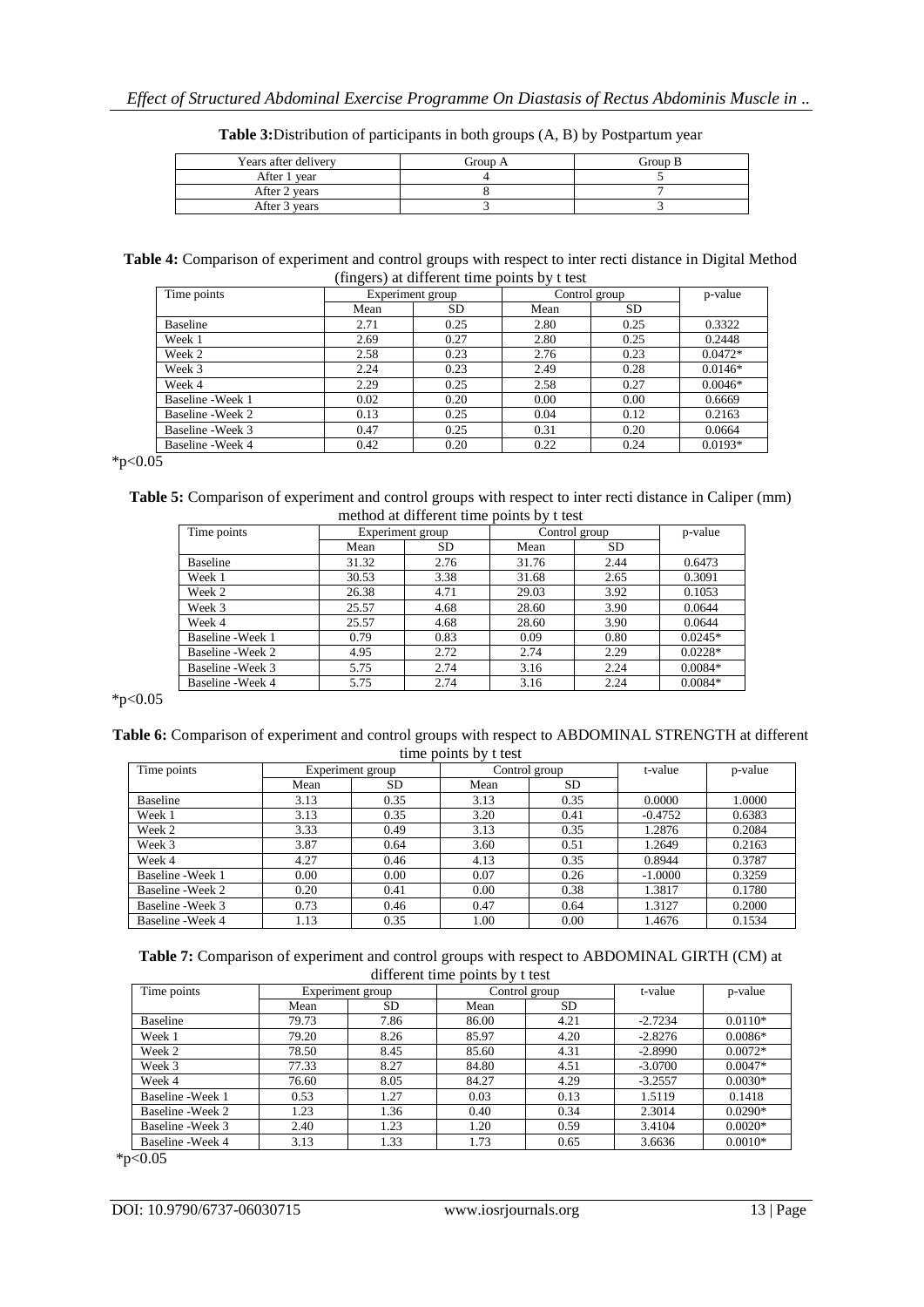